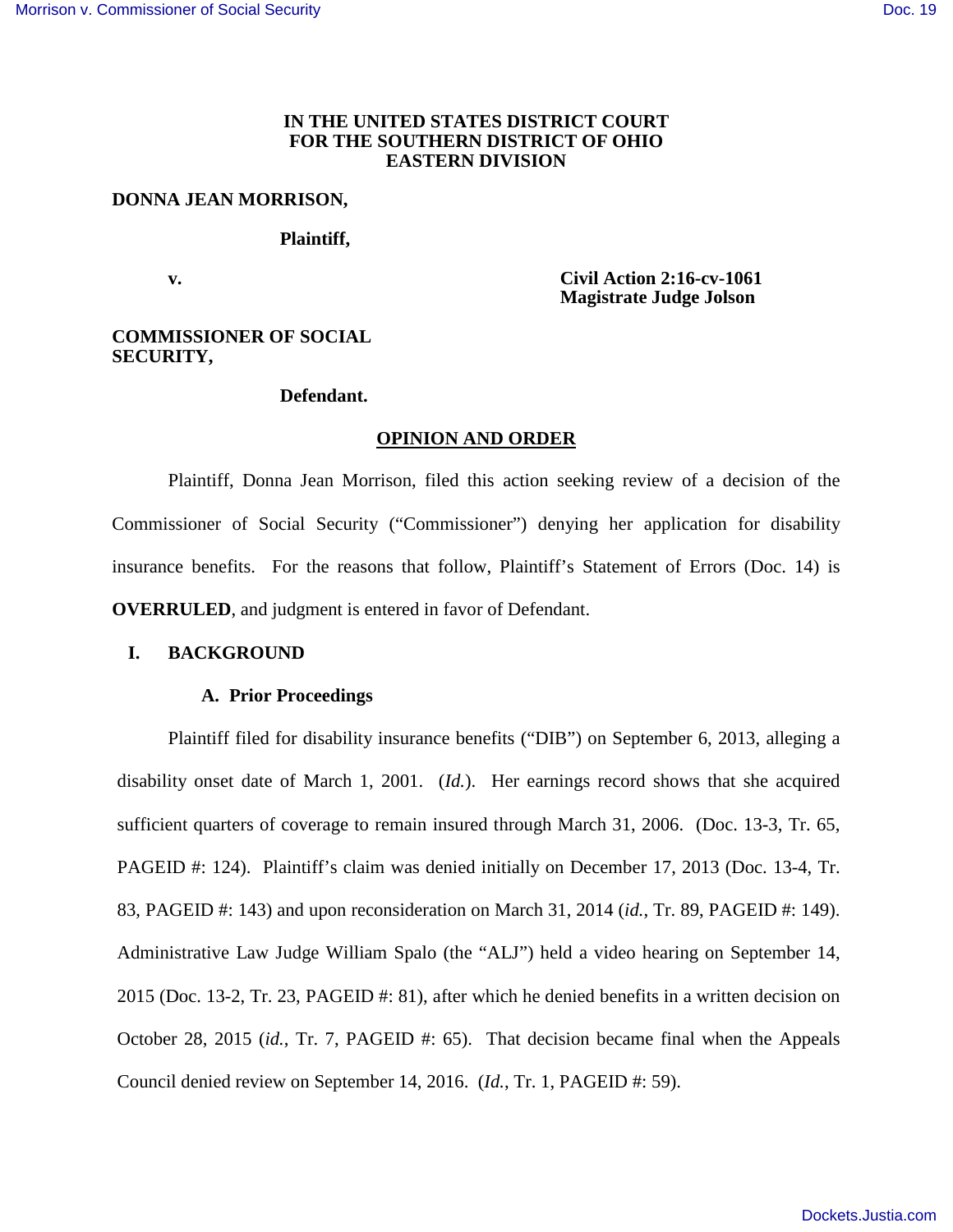Plaintiff filed this case on November 7, 2016 (Doc. 1), and the Commissioner filed the administrative record on January 2, 2017 (Doc. 13). Plaintiff filed a Statement of Specific Errors on February 27, 2017 (Doc. 14), the Commissioner responded on April 11, 2017 (Doc. 17), and a Reply was filed on April 25, 2017 (Doc. 18). Pursuant to 28 U.S.C. § 636(c) and Fed. R. Civ. P. 73, and upon consent of the parties, this case was referred to the undersigned to conduct all proceedings and order the entry of final judgment. (Docs. 15, 16).

# **B. Relevant Testimony at the Administrative Hearing**

At the start of the hearing, the ALJ discussed with Plaintiff her right to representation:

ALJ: When we first received your case in the hearing office here we wrote you a letter advising you of your right to representation . . . That notice listed phone numbers for various legal groups which may be able to assist you finding legal representation, such as the State Bar Referral Service, or Legal Services offices. The letter also told you there may be free legal services available to you. Do you remember receiving that letter in the notice?

CLMT: Yes, sir.

ALJ: All right. I need to ensure on the record that you understand your rights to representation. You have the right to be represented by an attorney or a qualified non-attorney. The representative can help you obtain information about your claim, submit evidence, explain medical terms, help protect your rights, make any requests, or give any notice about the proceedings before me. The representative may not charge a fee or receive a fee unless we approve it . . . Do you understand your rights to representation?

CLMT: Yes, Sir.

ALJ: Do you want to proceed today without a representative?

CLMT: Yes, sir.

(Doc. 13-2, Tr. 26–27, PAGEID #: 84–85). Following this exchange, Plaintiff signed a waiver

of right to representation acknowledging that the ALJ had explained her rights, that she understood them, and wanted to proceed. (*Id.*, Tr. 27, PAGEID #: 85).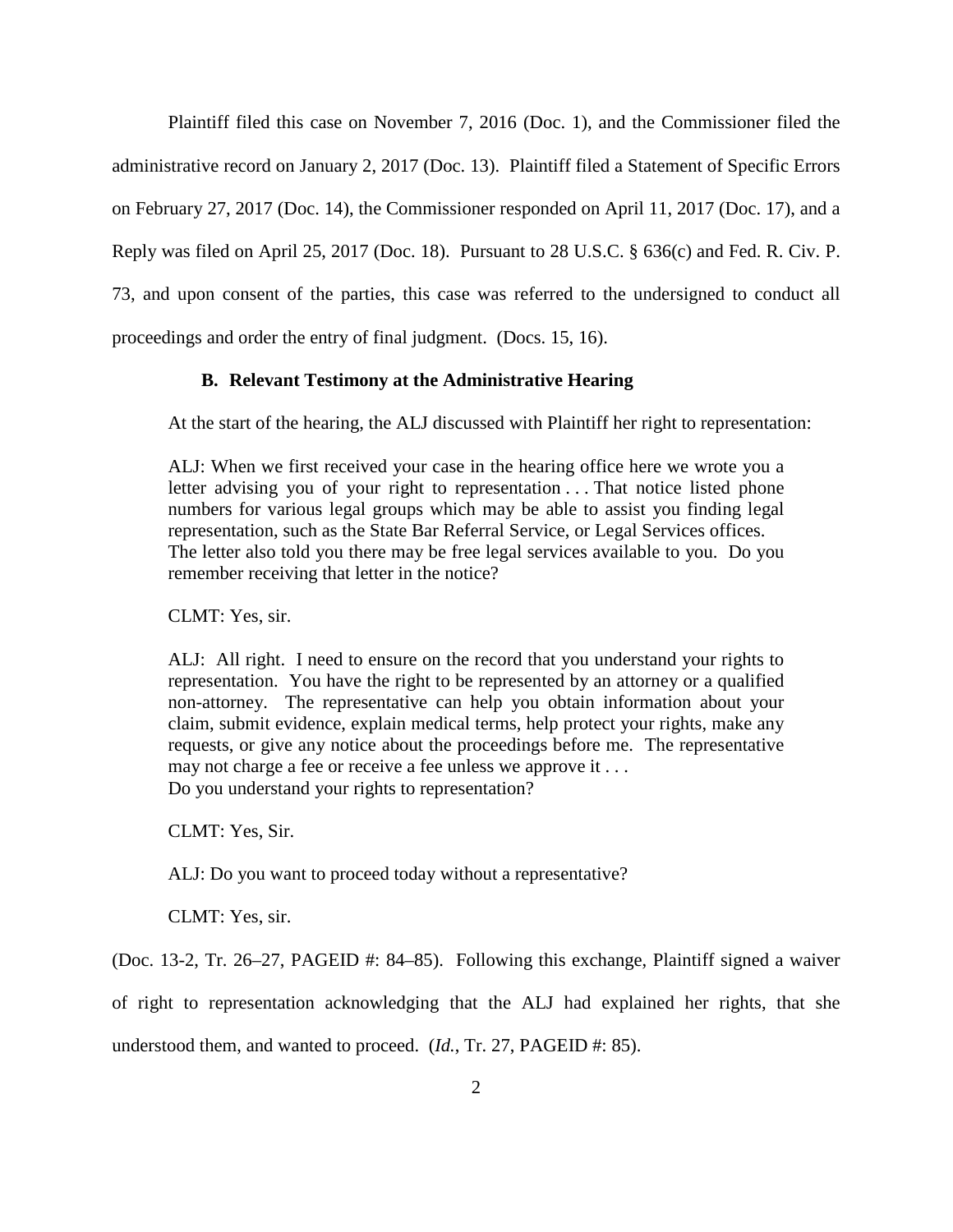Plaintiff stated at the hearing that she had an opportunity to review the record and informed the Court that she brought additional records from Dr. Kenneth Saul, dating back to 1998 (and totaling 153 pages), that illustrated her back problems, diabetes, and depression. (*Id.*, Tr. 28–29, PAGEID #: 86–87; *see also* Doc. 13-9, Tr. 602–754, PAGEID #: 667–819). The ALJ then explained that because Plaintiff was unrepresented, he needed to clarify the issues that needed to be determined in Plaintiff's case, and proceeded to give a thorough explanation. (Doc. 13-2, Tr. 29–30, PAGEID #: 87–88). It was also explained multiple times that the time frame at issue was March 2001 through March 2006, Plaintiff's date last insured. (*Id.*, Tr. 30, 47, PAGEID #: 88, 105).

During the ALJ's questioning of Plaintiff, she testified that her depression, her inability to deal with people, and being "angry all the time" prevented her from being able to work. (*Id.*, Tr. 38, PAGEID #: 96). Specifically, Plaintiff stated that "stupid people" would make her upset and angry. (*Id.*, Tr. 39, PAGEID #: 97). Plaintiff's daughter also testified and agreed that her mom's depression contributed to her inability to work. (*Id.*, Tr. 48, PAGEID #: 106). Plaintiff stated that she saw Dr. Saul for her depression and anger issues, who prescribed Prozac and Xanax, but did not recommend any therapy or counseling. (*Id.*, Tr. 38–39, PAGEID #: 96–97).

Plaintiff also explained that her feet issues, caused by her diabetic neuropathy, presented other limitations and prevented her from working because she could only stand for "a couple hours." (*Id.*, Tr. 40–41, PAGEID #: 98–99). Further, she stated that she had pain in her low back and legs, but explained that surgery relieved her leg pain. (*Id.*, Tr. 42–43, PAGEID #: 100– 01).

In terms of daily activities, Plaintiff testified that she is able to drive, split the cooking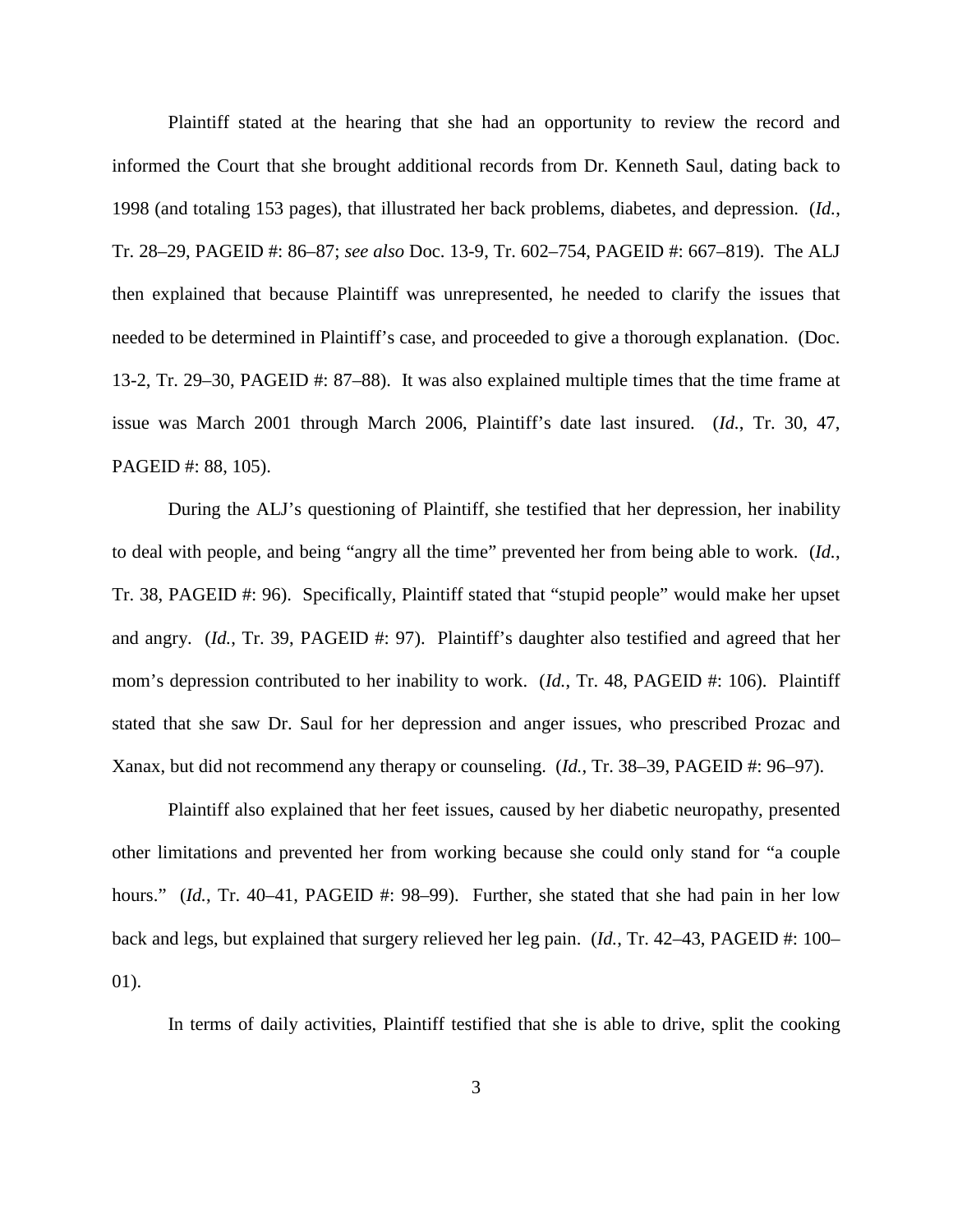responsibilities with her husband, and grocery shop, although her daughter stated she did not grocery shop very often. (*Id.*, Tr. 45, 54, PAGEID #: 103, 112). Plaintiff is unable to do the laundry because it hurts "to bend into the washing machine" and "lift the basket." (*Id.*).

A vocational expert ("VE") testified that if Plaintiff could work at the light exertional level, with the ALJ's proposed limitations, she would be capable of performing her past work as a stapler, as well as other light, unskilled jobs, such as a bagger for garments. (*Id.*, Tr. 60, PAGEID #: 118). The VE also testified that even if limited to sedentary, unskilled jobs, Plaintiff could work as a final assembler, prepare for plated products, or a waxer. (*Id.*, Tr. 60–61, PAGEID #: 118–19). Following the VE's testimony, the ALJ gave Plaintiff an opportunity to ask questions, at which time she explained that she "really didn't understand all that stuff he was saying."  $(Id., Tr. 62, PAGEID #: 120)$ . The ALJ then explained in detail what the VE's testimony meant and the process following the hearing. (*Id.*, Tr. 62–63, PAGEID #: 121–22).

## **C. Relevant Medical Background**

#### *1. Medical Records Provided at the Hearing by Plaintiff*

Plaintiff saw Dr. Kenneth Saul on March 8, 2001, with a reported blood sugar level around 200 to 300 mg/dL. (Doc. 13-9, Tr. 696, PAGEID #: 761). At a follow-up appointment on July 16, 2001, Plaintiff stated that she did not check her blood sugar regularly and indicated she had been feeling "slowed" with no energy. (*Id.*, Tr. 695, PAGEID #: 760).

At another appointment with Dr. Saul on August 6, 2002, Plaintiff reported shortness of breath and chest pain. (*Id.*, Tr. 679, PAGEID #: 745). Following that appointment, Plaintiff had a myriad of tests performed. A radiograph from August 8, 2002, showed left ventricular enlargement, but no evidence of interstitial infiltrate, pulmonary edema, or pleural effusion. (*Id.*,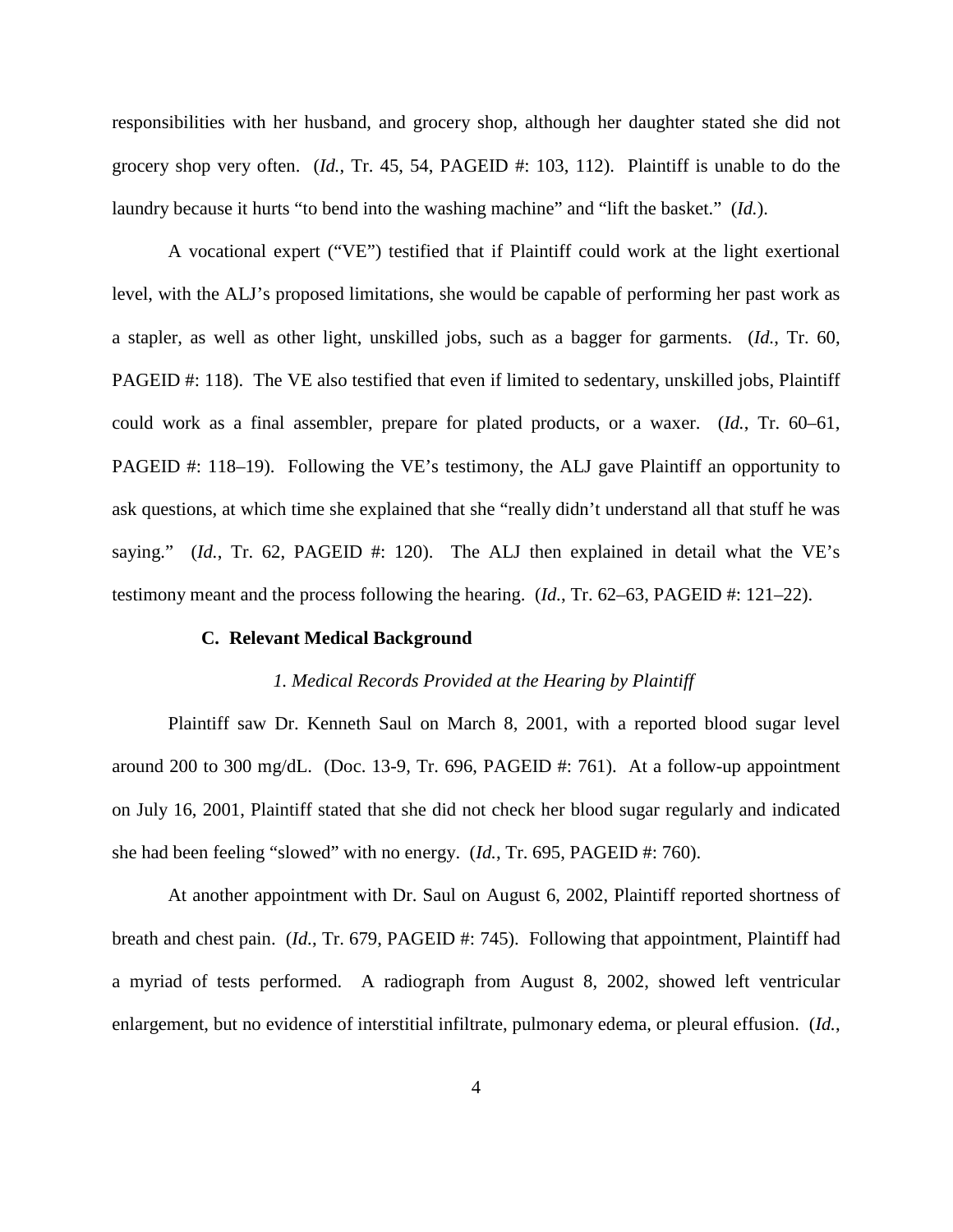Tr. 681, PAGEID #: 746). An echocardiogram performed by Dr. R. Keith Pattison on August 22, 2002, revealed no abnormal findings and gave "no obvious explanation for chest pain." (*Id.*, Tr. 666, PAGEID #: 731). A cardiac catheterization performed on September 4, 2002, by Dr. Bruce Fleishman showed angiographically normal coronaries. (*Id.*, Tr. 662, PAGEID #: 727). A stress cardiolite test done by Dr. Fleishman on August 27, 2002 revealed Plaintiff had a fair exercise tolerance and hypertension. (*Id.*, Tr. 676, PAGEID #: 741).

On January 23, 2003, Plaintiff saw Dr. Thomas Skeels for neck pain, arm pain, and paresthesias, after muscle relaxants and Percocet prescribed by Dr. Saul were of "no help." (*Id.*, Tr. 655, PAGEID #: 720). Plaintiff complained of constant neck pain, intermittent pain in the right arm that radiated to the dorsum of the hand, and intermittent left arm pain radiating to the lateral forearm area. (*Id.*). Dr. Skeels noted Plaintiff was in no acute distress, had a normal gait, and had a decreased range of motion in her cervical spine and shoulders with pain at all endpoints of motion. (*Id.*, Tr. 655–56, PAGEID #: 720–21). At the time, x-rays of the cervical spine revealed no osseous abnormalities, there was no disk space narrowing, and x-rays of both shoulders revealed no osseous abnormalities. (*Id.*, Tr. 656, PAGEID #: 721). Dr. Skeels suggested a trial of physical therapy since there was no indication of cervical disk disease and "urged [Plaintiff] to get her diabetes under control because that may be a reason for her pain syndrome." (*Id.*).

On June 4, 2003, Plaintiff again saw Dr. Saul who noted her blood sugar was in the 200's. (*Id.*, Tr. 653, PAGEID #: 718). Then, on July 23, 2003, Plaintiff saw Dr. Victor Stelmack for an evaluation for possible bariatric surgery. (*Id.*, Tr. 647, PAGEID #: 712). At the evaluation, it was noted that with a body mass index of 39, "and several comorbid conditions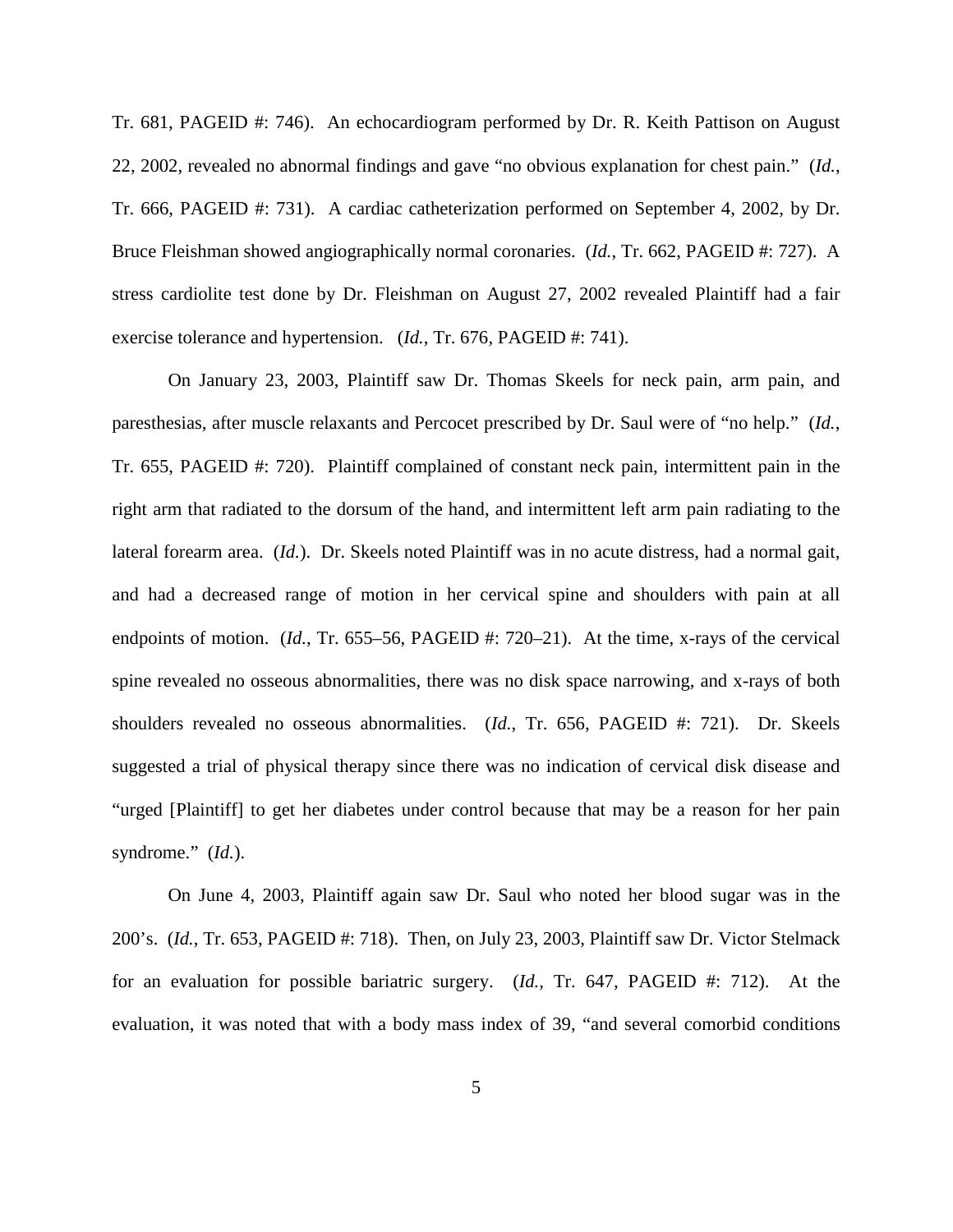either directly related to or exacerbated by her severe obesity," Plaintiff was a "good candidate" for the surgery. (*Id.*). However, it does not appear from the record that Plaintiff underwent bariatric surgery.

At an October 21, 2003 appointment with Dr. Saul, Plaintiff's blood sugar levels were reported in the 400s and 500s, and Prilosec and Lipitor, *inter alia*, were prescribed. (*Id.*, Tr. 642, PAGEID #: 707). Plaintiff again saw Dr. Saul on June 28, 2004, for acute low back pain. (*Id.*, Tr. 637, PAGEID #: 702). Consequently, Dr. Saul ordered an MRI of the lumbar spine, which revealed minimal degenerative changes. (*Id.*, Tr. 635, PAGEID #: 700).

Plaintiff underwent an MRI of the cervical spine on July 5, 2005, which showed mild spondylosis most pronounced at the C3-C4 level, no central canal or foraminal narrowing, and moderately severe left C3-C4 facet arthropathy. (*Id.*, Tr. 596–97, PAGEID #: 661–62).

## *2. Medical Records Provided Before the Hearing*

On August 30, 2004, Plaintiff saw Dr. David Sabol for a consultation regarding her hepatitis c diagnosis a few months prior. (Doc. 13-7, Tr. 226, PAGEID #: 289). In a letter, Dr. Sabol noted that Plaintiff had a history of diabetes that she was "currently trying to get under better control," as well as a history of depression for which she was on medication. (*Id.*). A few weeks later, Plaintiff saw Dr. Irene Ryzansky who stated she had poor diabetes control and needed to restart insulin and watch her diet. (*Id.*, Tr. 226, PAGEID #: 289).

Plaintiff underwent a second cardiolite stress test with Dr. Wayne Beaver on November 16, 2004. (*Id.*, Tr. 222, PAGEID #: 285). The test showed that Plaintiff was able to exercise for 7-and-a-half minutes to near-target heart rate without chest pain, and Dr. Beaver stated he "would consider this to be a normal cardiolite stress test." (*Id.*).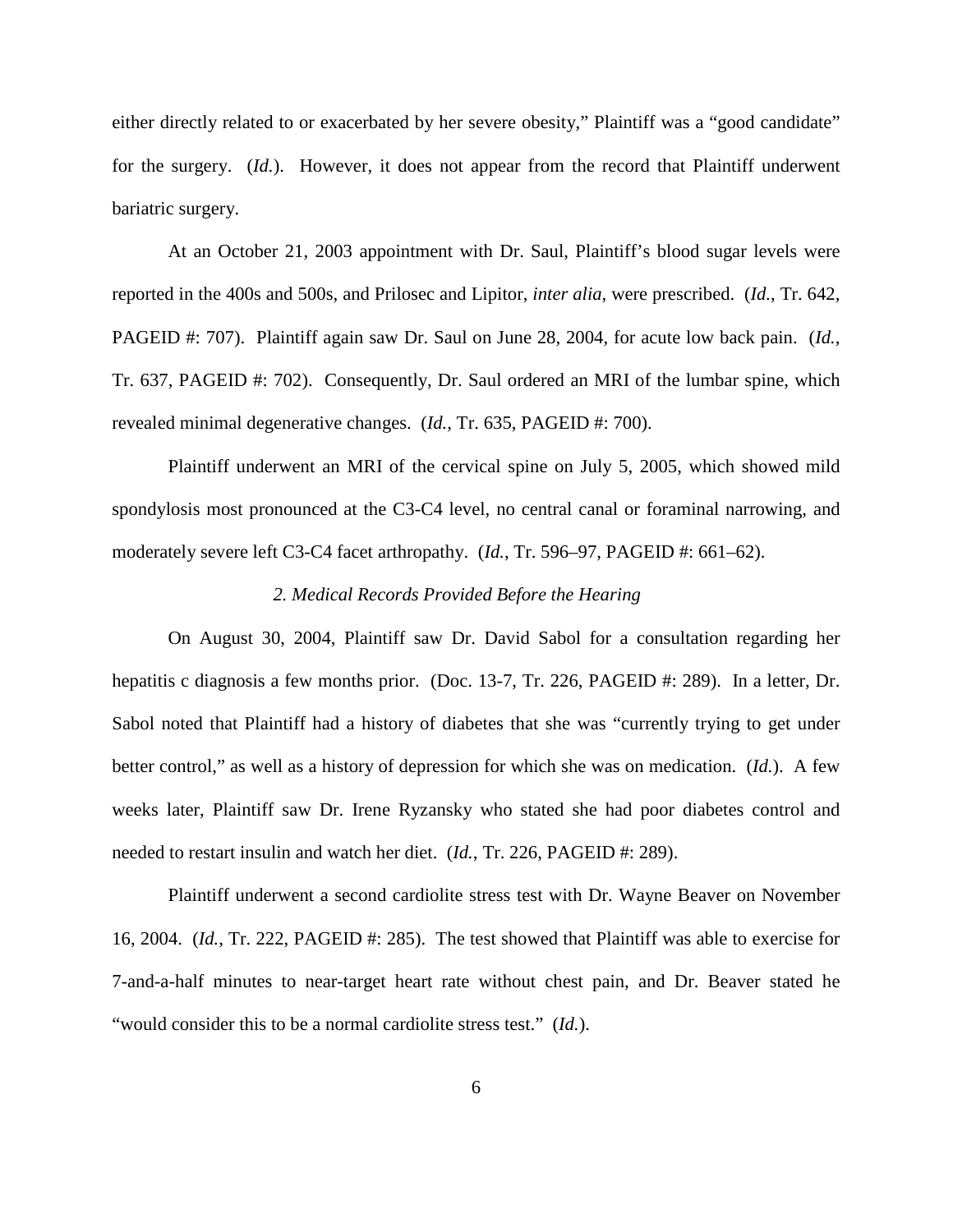Two state agency physicians reviewed Plaintiff's records on December 17, 2013, and March 31, 2014, respectively. (Doc. 13-3, Tr. 69, 78, PAGEID #: 128, 137). Both physicians opined that there was "insufficient evidence available during this time period to assess [Plaintiff's] impairments." (*Id.*).

## **D. The ALJ's Decision**

The ALJ found that since the alleged onset date of disability, Plaintiff has suffered from the following severe impairments: degenerative disc disease of the lumbar spine, degenerative disc disease of the cervical spine, depression, and anxiety. (Doc. 13-2, Tr. 12, PAGEID #: 70). The ALJ also addressed Plaintiff's diabetic neuropathy, chronic obstructive pulmonary disease, and diabetes mellitus, but noted the evidence failed to show these impairments caused more than minimal limitations on Plaintiff, and thus were classified as non-severe. (*Id.*, Tr. 12–13, PAGEID #: 70–71). Specifically, in terms of Plaintiff's diabetes, the ALJ noted that that "[t]he evidence [] fail[ed] to show complaints of ongoing symptoms that could provide functional limitations." *(Id., Tr. 13, PAGEID #: 71).* When discussing Plaintiff's diabetes mellitus, the ALJ recognized that although the treatment record supported diabetes, with the medications prescribed "the evidence has not shown any corresponding ongoing symptoms or conditions." (*Id.*). Ultimately, the ALJ held that through Plaintiff's date last insured, March 31, 2006, Plaintiff's physical impairments did not meet or medically equal the severity of one of the listed impairments. (*Id.*, Tr. 13, PAGEID #: 71).

When reviewing Plaintiff's mental impairments under listing 12.04 and 12.06, the ALJ opined as follows: Plaintiff had moderate restriction in activities of daily living, as she was unable to do laundry or the dishes, but was able "to prepare food on many days;" Plaintiff had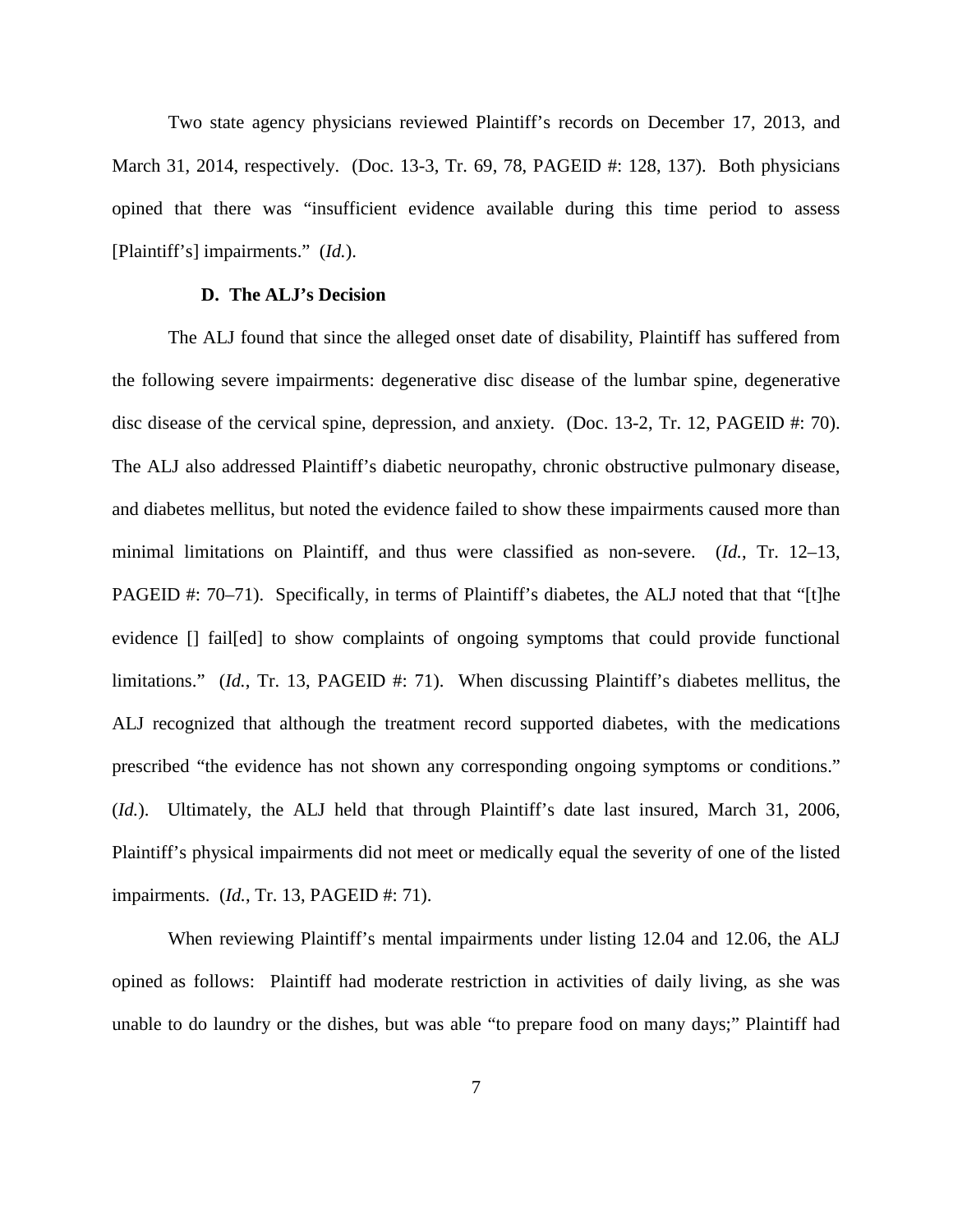moderate difficulties in social functioning, evidenced by her testimony of her anger issues, but she alleged she was taking proscribed medications Prozac and Xanax; Plaintiff had moderate difficulties with regard to concentration, persistence, or pace, as she had difficulty remembering dates and information had to be explained to her multiple times according to the Social Security field office report; and Plaintiff had not experienced any episodes of decompensation for an extended duration. (*Id.*, Tr. 13–14, PAGEID #: 71–72). Thus, the ALJ found that Plaintiff did not satisfy the "paragraph b" or "paragraph c" criteria. The ALJ also noted that the limitations he identified in the "paragraph b" analysis were incorporated into the residual functional capacity ("RFC") assessment. (*Id.*, Tr. 14, PAGEID #: 72).

As to Plaintiff's RFC, the ALJ stated:

[T]he claimant had the residual functional capacity to perform light work as defined in 20 CFR 404.1567(b) except the claimant must not climb ladders, ropes or scaffolds. The claimant can occasionally stoop, crouch, crawl, kneel and climb ramps and stairs. The claimant can perform work that is limited to simple, routine and repetitive tasks; and perform in a work environment free of fast paced production requirements; involving only simple, work-related decisions; and with few, if any work place changes. The claimant can have only brief and superficial interaction with the public and co-workers.

(*Id.*, Tr. 14, PAGEID #: 72). In making this determination, the ALJ stated he had considered all symptoms and the extent to which these symptoms could reasonably be accepted as consistent with the objective medical evidence and other evidence. (*Id.*).

When reviewing Plaintiff's alleged degenerative disc disease of the lumbar and cervical spine, the ALJ recognized that the evidence supported treatment for neck and lower back pain. (*Id.*, Tr. 15, PAGEID #: 73). However, the ALJ found that the severity of the issues as alleged by Plaintiff was not supported by objective medical evidence:

[A January 23, 2003 Dr. Skeel] report cited x-rays of the cervical spine that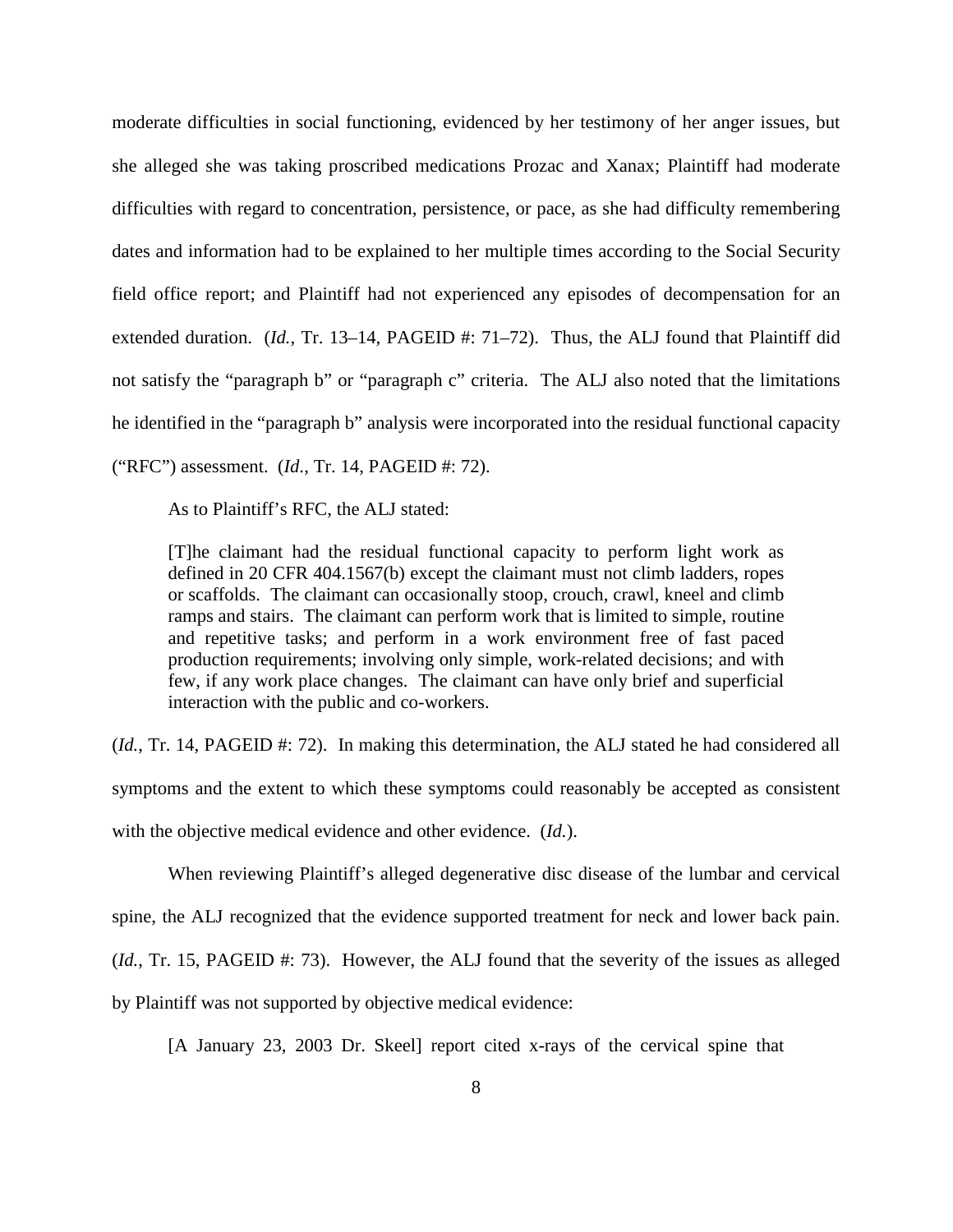revealed no osscous abnormalities. The report also noted that an x-ray report of the shoulders did not reveal any abnormalities . . . A January 2004 x-ray report of the lumbar spine revealed only minimal degenerative changes. A July 2005 MRI of the cervical spine revealed mild spondylosis most pronounced at C3-4.

(*Id.*, Tr. 15, PAGEID #: 73). The ALJ relied on these findings, among others, as "strong support for [his] finding to a light level of exertion with postural limitations during this period." (*Id.*).

The ALJ then discussed Plaintiff's mental limitations further, explaining that although she alleged a history of depression, anxiety, and anger issues, she never sought "any medical treatment for these allegations during the period of issue." (*Id.*, Tr. 16, PAGEID #: 74). Indeed, there was no evidence of counseling or therapy. (*Id.*). The ALJ also held that Plaintiff's alleged symptoms and limitations were generally unpersuasive. (*Id.*, Tr. 17, PAGEID #: 75). Specifically, the ALJ noted that in the 2009 functional status evaluation, Plaintiff reported minimal difficulty with self-care, moderate difficulty with sleeping, and no difficulty with social interaction. (*Id.*, Tr. 16, PAGEID #: 74). Yet in a 2010 functional status report, Plaintiff reported no difficulty in self-care, minimal difficulty with social interaction, and state that she was rarely depressed and nervous. (*Id.*, Tr. 16–17, PAGEID #: 74–75). Even with this in mind, the ALJ explained that he still considered Plaintiff's alleged mental impairments in the RFC. (*Id.*).

Finally, the ALJ gave no weight to the state agency medical consultant's opinion "because the state agency consultants did not have the additional evidence that shows medically determinable impairments, which would result in some limitations." (*Id.*, Tr. 17, PAGEID #: 75). Ultimately, the ALJ found that Plaintiff was not under a disability as defined in the Social Security Act at any time from the alleged onset date of March 1, 2001 through March 31, 2006. (*Id.*, Tr. 18, PAGEID #: 76).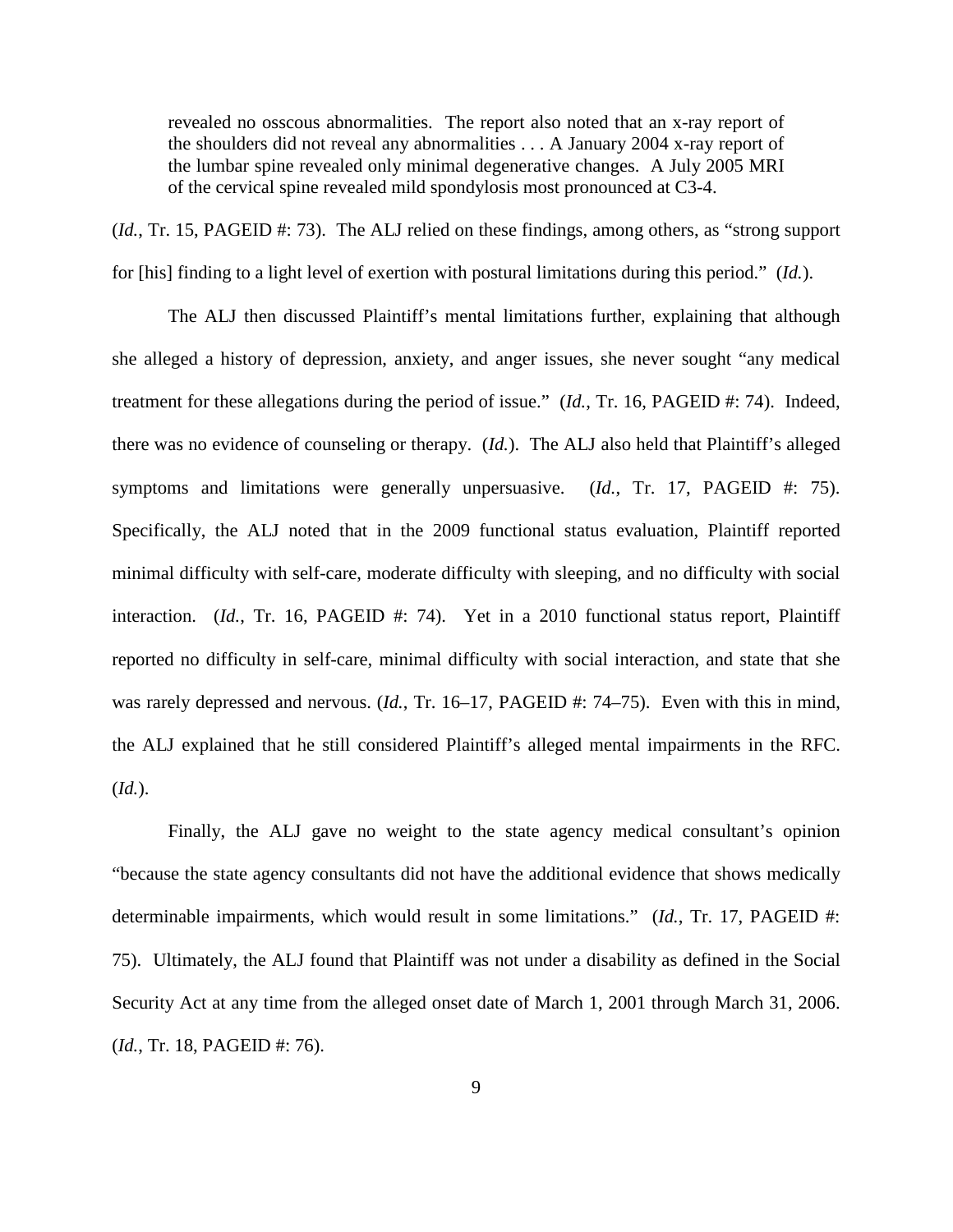# **II. STANDARD OF REVIEW**

The Court's review "is limited to determining whether the Commissioner's decision is supported by substantial evidence and was made pursuant to proper legal standards." *Winn v. Comm'r of Soc. Sec.*, 615 F. App'x 315, 320 (6th Cir. 2015); *see* 42 U.S.C. § 405(g). "[S]ubstantial evidence is defined as 'more than a scintilla of evidence but less than a preponderance; it is such relevant evidence as a reasonable mind might accept as adequate to support a conclusion.'" *Rogers v. Comm'r of Soc. Sec.*, 486 F.3d 234, 241 (6th Cir. 2007) (quoting *Cutlip v. Sec'y of HHS*, 25 F.3d 284, 286 (6th Cir. 1994)). "Therefore, if substantial evidence supports the ALJ's decision, this Court defers to that finding 'even if there is substantial evidence in the record that would have supported an opposite conclusion.'" *Blakley v. Comm'r of Soc. Sec.*, 581 F.3d 399, 406 (6th Cir. 2009) (quoting *Key v. Callahan*, 109 F.3d 270, 273 (6th Cir. 1997)).

#### **III. DISCUSSION**

Plaintiff alleges only one statement of error—that the ALJ committed harmful legal error in failing to develop a full and fair record and instead erroneously relied on his own lay opinion to formulate a residual functional capacity, without any interpretation, guidance, or opinion from a medical source. (Doc. 14 at 1, 8–10). Specifically, Plaintiff points to the fact that the state agency medical consultants concluded that they had insufficient evidence to determine disability, and the fact that no medical source provided functional limitations. (*Id.* at 7–10). This, according to Plaintiff, is evidence that the ALJ failed to fully develop the record and relied on his own opinion in dereliction of his duty.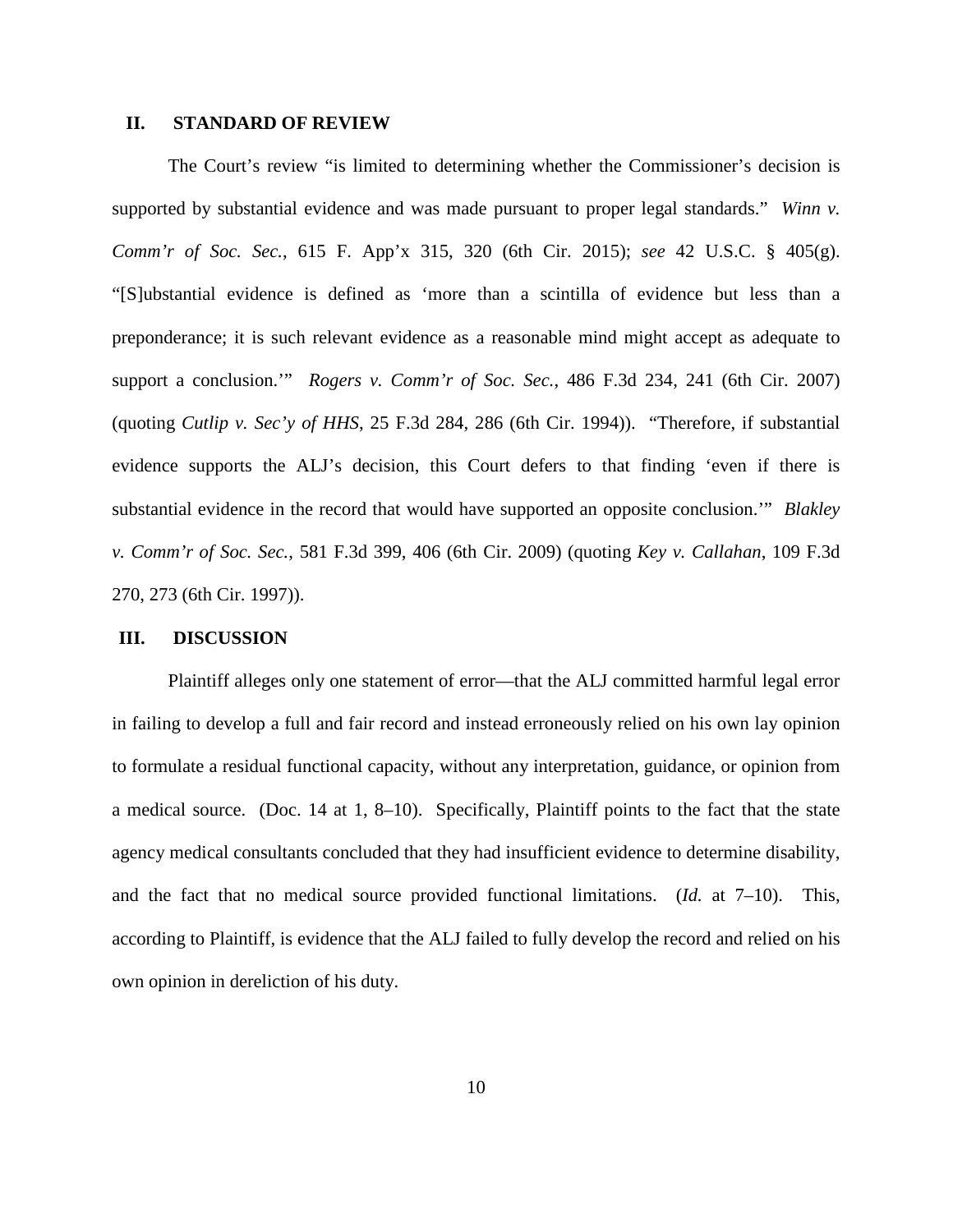## **A. Development of the Record**

Plaintiff generally "bears the ultimate burden to prove by sufficient evidence that she is entitled to disability benefits." *E.g.*, *Ford v. Comm'r of Soc. Sec.*, 143 F. Supp. 3d 714, 721 (S.D. Ohio 2015) (citing *Trandafir v. Comm'r of Soc. Sec.*, 58 F. App'x 113, 115 (6th Cir. 2003); *see also* 20 C.F.R. § 404.1512(a)(1) ("In general, you have to prove to us that you are blind or disabled."). However, as Plaintiff points out, "[t]here are a few special circumstances—when a claimant is without counsel, not capable of presenting an effective case, and unfamiliar with hearing procedures—where the ALJ has a special duty to develop the record." *Id.* at 721–22. (quoting *Lambdin v. Comm'r of Soc. Sec.*, 62 F. App'x 623, 625 (6th Cir. 2003)). "The determination of whether an ALJ has failed fully to develop the record in derogation of this heightened responsibility must be determined on a case-by-case basis." *Nabours v. Comm'r of Soc. Sec.*, 50 F. App'x 272, 275 (6th Cir. 2002).

Plaintiff argues this case is one of those "few special circumstances." (Doc. 14 at 8). In particular, she argues that "it is clear from the ALJ's decision and the testimony at the hearing that [she] was not represented in the proceedings before the ALJ," and thus the ALJ had a special duty to develop the record. (*Id.*). It bears reminding though "that a claimant may waive his right to counsel" and that does not in and of itself require a heightened responsibility for the ALJ. *See Nabours*, 50 F. App'x at 275; *see also Talaga v. Comm'r of Soc. Sec.*, No. 1:10-CV-890, 2011 WL 4374590, at  $*4$  (W.D. Mich. Sept. 19, 2011) ("The ALJ's special duty to develop a full and fair record [] does not apply to all unrepresented claimants."). Nevertheless, Plaintiff fails to address the other two factors the Court must consider—whether Plaintiff presented an effective case and whether she was unfamiliar with hearing procedures.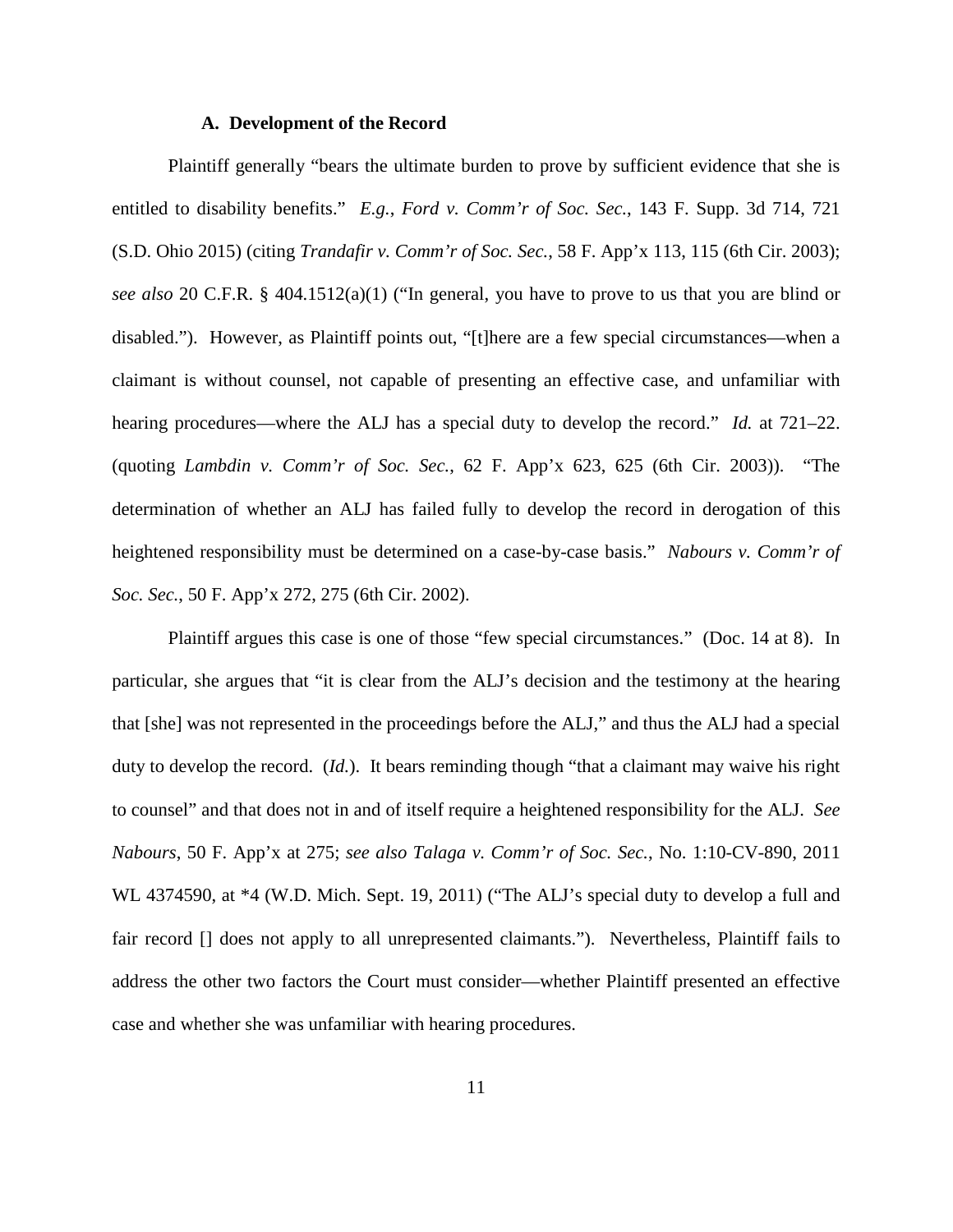After reviewing the record, even without counsel, the undersigned finds that Plaintiff capably presented her case. *See Ford*, 143 F. Supp. 3d at 721. Plaintiff was able to effectively communicate her previous work history, sufficiently articulate the symptoms and limitations that she believed prevented her from being able to work, and supplied additional, relevant medical evidence at the hearing. *See Nabours*, 50 F. App'x at 275–76 (holding that because Plaintiff "was sufficiently articulate in her direct testimony" and "mustered an impressive amount of supporting medical evidence," there was nothing in the record to show the case fell within the "special circumstances arena"). Plaintiff also brought her daughter to the hearing to corroborate her limitations, further showing her effectiveness in presenting her case.

The hearing transcript also reflects the detailed explanations the ALJ gave to Plaintiff and ultimately reflects her grasp of the proceedings. *See Wilson v. Comm'r of Soc. Sec.*, 280 F. App'x 456, 459 (6th Cir. 2008). It is clear that this is not a case where an unrepresented Social Security claimant received only a brief, superficial hearing. *Talaga v. Comm'r of Soc. Sec.*, No. 1:10-CV-890, 2011 WL 4374590, at \*5 (W.D. Mich. Sept. 19, 2011) (citing *Lashley*, 708 F.2d at 1052 (noting that the ALJ conducted a "brief" 25–minute hearing which was transcribed on 11 pages, and engaged in "superficial questioning" of an elderly claimant with a fifth-grade education who had suffered two strokes, "possessed limited intelligence, was inarticulate, and appeared to be easily confused")). Instead, the ALJ took great care to explain not only the procedure of the hearing to Plaintiff, but also thoroughly explained the overall disability process, which Plaintiff appeared to understand.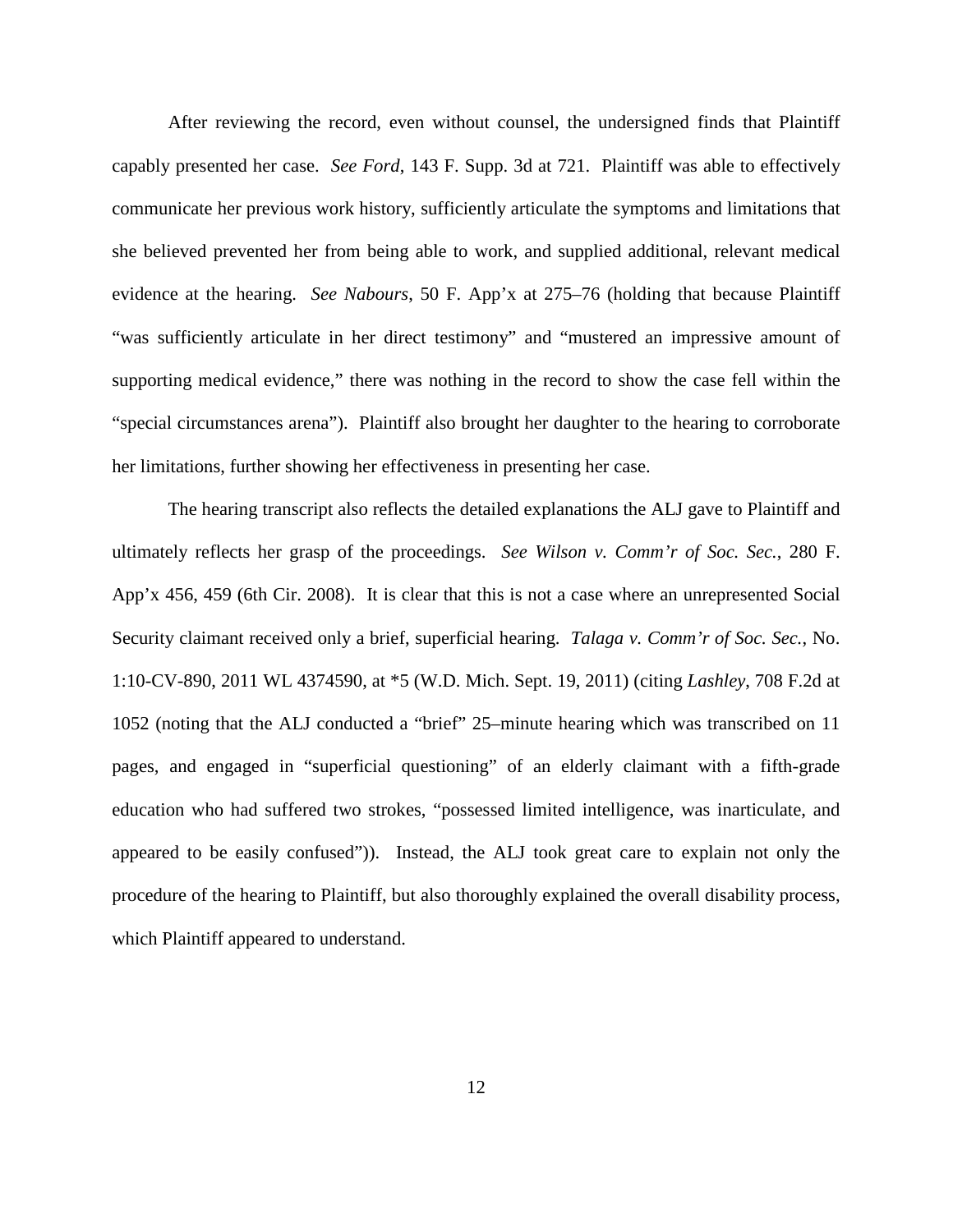Thus, because special circumstances did not exist in this case which triggered the ALJ's special duty to develop the record, Plaintiff bears the burden of proving disability, which she failed to do. *Talaga*, 2011 WL 4374590, at \*5.

## **B. The ALJ's Formulation of the RFC**

Although Plaintiff bears the burden of proving disability, it is still the ALJ's responsibility to ensure the RFC finding is supported by substantial evidence. In her statement of errors, Plaintiff suggests that the RFC was not supported by substantial evidence because the ALJ relied on his own lay opinion. However, it is the ALJ, not a physician, who ultimately determines a claimant's RFC and resolves conflicts in the medical evidence. 42 U.S.C. § 423(d)(5)(B); *see also Nejat v. Comm'r of Soc. Sec.*, 359 F. App'x 574, 578 (6th Cir. 2009); 20 C.F.R. § 404.1527(d)(2) (the final responsibility for deciding the residual functional capacity "is reserved to the Commissioner"). In doing so, the ALJ is charged with evaluating several factors in determining the RFC, including the medical evidence (not limited to medical opinion testimony), and the claimant's testimony. *Henderson v. Comm'r of Soc. Sec.*, No. 1:08-cv-2080, 2010 WL 750222, at \*2 (N.D. Ohio Mar. 2, 2010) (citing *Webb v. Comm'r of Soc. Sec.*, 368 F.3d 629, 633 (6th Cir. 2004)). The ALJ also has discretion to determine whether additional evidence is necessary. *See Ferguson v. Comm'r of Soc. Sec.*, 628 F.3d 269, 275 (6th Cir. 2010) (citing *Foster v. Halter*, 279 F.3d 348, 355 (6th Cir. 2001)).

Here, the ALJ's RFC was well-supported by both medical evidence and Plaintiff's testimony. The ALJ relied on several x-ray reports and an MRI to determine that Plaintiff's physical impairments still allowed for a light level of exertion. These reports that the ALJ explicitly relied upon were not available to the state agency consultants. Thus, the ALJ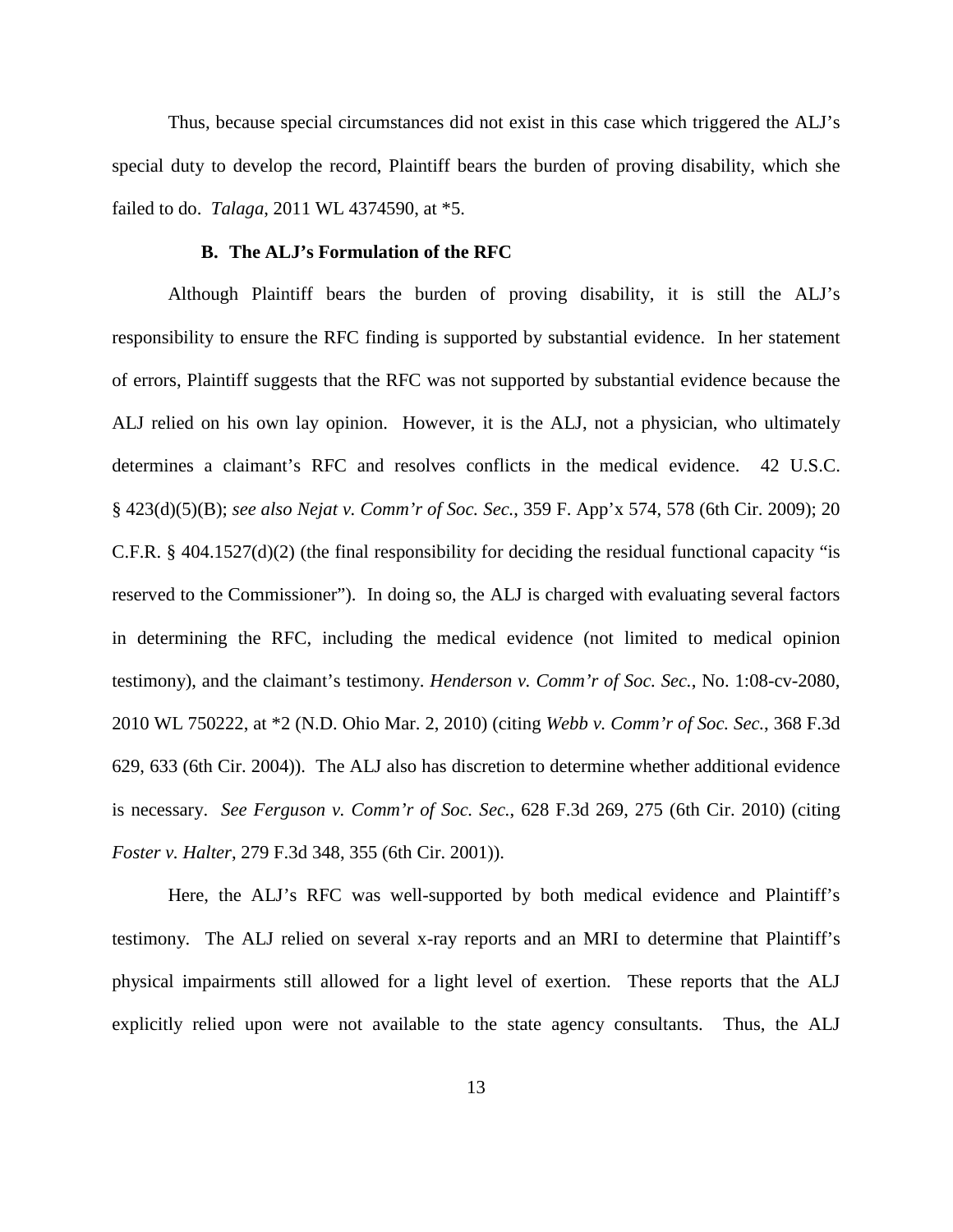reasonably assigned no weight to the state agency consultants' opinions, because he had significantly more information before him. *See Little v. Comm'r of Soc. Sec.*, No. 2:14-CV-532, 2015 WL 5000253, at \*12 (S.D. Ohio Aug. 24, 2015) (holding that substantial evidence supported the ALJ's determination "where the ALJ explicitly assessed state agency reviewer's opinions in light of subsequent record evidence and found that because of that subsequent evidence, the reviewers' opinions about Plaintiff's physical impairments were entitled to no weight").

The ALJ also found that Plaintiff's alleged symptoms and limitations were generally unpersuasive. Although Plaintiff might disagree, the Sixth Circuit has held that the Court must accord great deference to an ALJ's credibility assessment, particularly because the ALJ has the opportunity to observe the demeanor of a witness while testifying. *Jones v. Comm'r of Soc. Sec.*, 336 F.3d 469, 476 (6th Cir. 2003). Further, despite this finding and Plaintiff's failure to seek treatment for her mental health impairments, the ALJ still incorporated mental limitations based on Plaintiff's testimony into the RFC.

Accordingly, the "record as a whole" contains substantial evidence to support the ALJ's RFC decision. *See Berry v. Astrue*, No. 1:09cv000411, 2010 WL 3730983, at \*5 (S.D. Ohio June 18, 2010).

## **IV. CONCLUSION**

For the reasons stated, Plaintiff's Statement of Errors (Doc. 14) is **OVERRULED** and judgment shall be entered in favor of Defendant.

#### IT IS SO ORDERED.